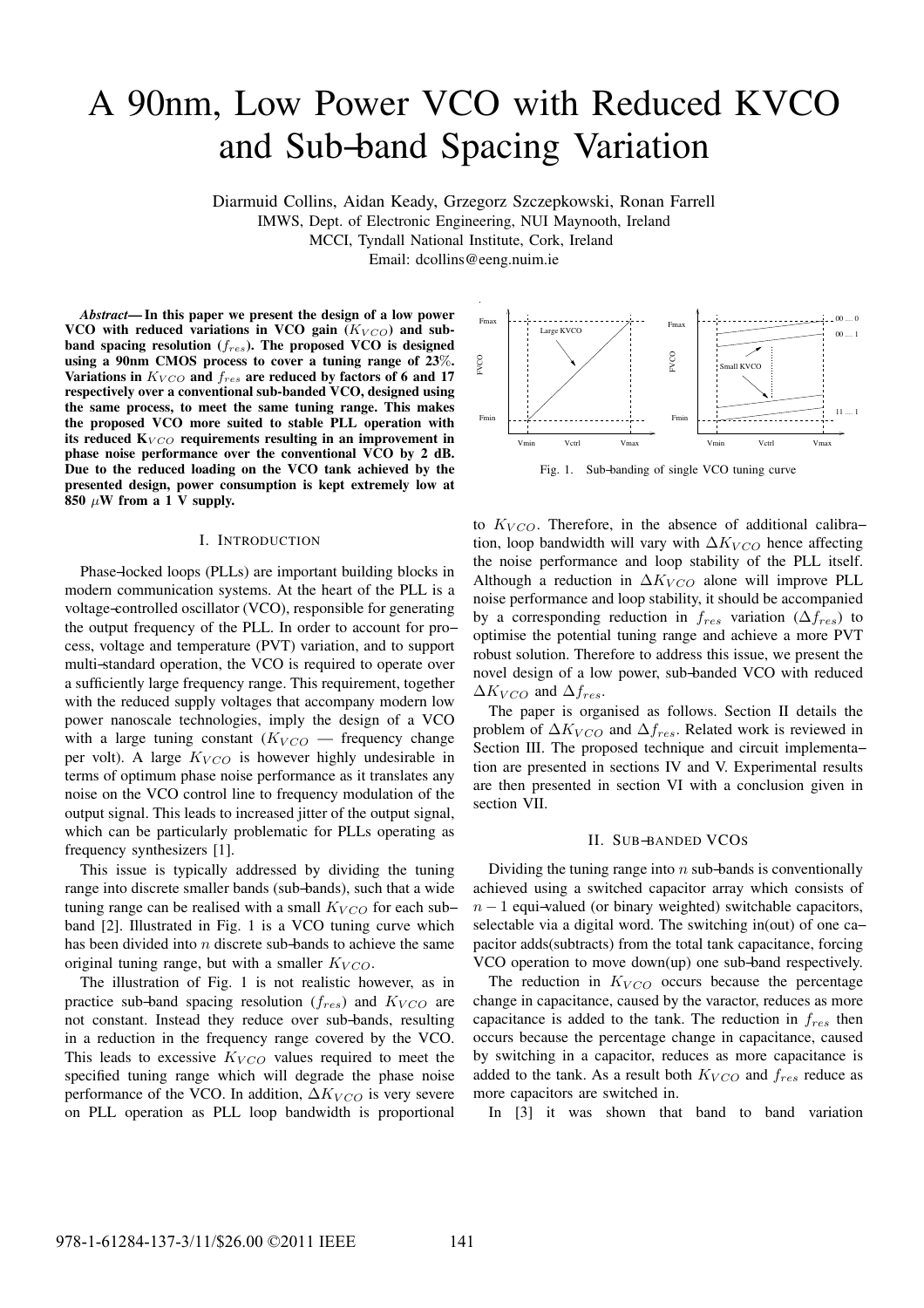reduces  $K_{VCO}$  by the following factor:

$$
\Delta K_{VCO} = C\sqrt{C} \tag{1}
$$

where C represents a change in capacitance (*for example*: from switching in the entire switched capacitor array).

This changes  $f_{res}$  by the same factor which, as shown in (2), preserves a constant percentage overlap between bands:

$$
\Delta OV \propto \frac{\Delta f_{res}}{\Delta K_{VCO}}\tag{2}
$$

where  $\Delta OV$  represents the variation in percentage overlap between bands.

As a result, the overall frequency range covered by the VCO also reduces by the same factor leading to a reduction in the tuning range as follows:

$$
TR_{reduced} = \frac{\left(\frac{2\Delta F}{C\sqrt{C}}\right)}{2F_{max} - \left(\frac{\Delta F}{C\sqrt{C}}\right)} \cdot 100\tag{3}
$$

where the reduced tuning range (%), frequency range and max– imum frequency of the VCO are represented by  $TR_{reduced}$ ,  $\Delta F$  and  $F_{max}$  respectively.

As seen from (3), the original tuning range can simply be restored by increasing  $\Delta F$  by  $C\sqrt{C}$  which is achieved in practice by increasing the average  $K_{VCO}$  by the same factor. This however is highly undesirable because, as explained in section I, any increase in  $K_{VCO}$  leads to an increase in noise translation from VCO control line to the output signal.

## III. RELATED WORK

Some methods have been proposed to reduce  $\Delta K_{VCO}$  and  $\Delta f_{res}$ . In [4] the use of an additional serial LC-tank with variable inductor configuration is proposed to reduce  $\Delta K_{VCO}$ . Due to the additional LC−tank this solution consumes large power and die area. In [5] the use of additional varactors to reduce the  $\Delta K_{VCO}$  of groups of sub-bands is proposed. This solution however requires an additional complex biasing scheme to reduce  $\Delta K_{VCO}$  down to a specified level. In addition, both solutions do not address  $\Delta f_{res}$ . If  $\Delta K_{VCO}$  is reduced then, as shown in (2),  $\Delta f_{res}$  should also be reduced by the same amount to preserve a constant overlap between bands. This achieves a more PVT robust VCO which optimise's its dynamic tuning range while avoiding frequency dead−zones at extreme corners. In [6], [7], the use of an additional varactor array in conjunction with the conventional switched capacitor array is proposed to achieve simultaneous reductions in both  $\Delta K_{VCO}$  and  $\Delta f_{res}$ . In [6] unused varactors in the array are simply switched out whilst those in [7] are connected to a fixed potential. Due to the additional array, the quality factor of the tank  $(Q_{tank})$  is degraded over conventional approaches, leading to degraded phase noise performance and increased power consumption.

### IV. PROPOSED TECHNIQUE

The proposed technique simultaneously reduces both  $\Delta K_{VCO}$  and  $\Delta f_{res}$ . Unlike [6], [7], this is achieved using one single array resulting in reduced loading of  $Q_{tank}$ . The

array consists of  $n-1$  switchable varactor branches to split the specified tuning range into *n* sub-bands, as shown in Fig. 2. Each varactor branch is selectable via digital control signals which select(de−select) the branches by switching them in(out) respectively. De−selecting varactor branches by completely switching them out offers a more attractive solution over fixing them to a fixed potential [7], as it further reduces loading of  $Q_{tank}$  for the higher frequency bands, where the majority of the branches will be switched out.

# *A. Design Procedure*

Each varactor branch is sized according to its required  $C_{max}$ and  $C_{min}$  values necessary to achieve the specified  $K_{VCO}$  and  $f_{res}$ . The procedure for calculating these values is as follows:

1) Calculate  $C_{min}$  for the sub-band of interest  $(C_{min_n})$ :

$$
C_{min_n} = \frac{1}{L(2\pi f_{max_n})^2} \tag{4}
$$

where  $f_{max_n}$  is the maximum frequency of the sub– band, taking into account the specified  $f_{res}$ . This is calculated as follows:

$$
f_{max_n} = f_{max_n - 1} - f_{res}
$$
  
=  $f_{max_n - 1} - (\Delta f_{n-1}(1 - OV))$  (5)

where the maximum frequency and frequency range covered by the previous sub-band are  $f_{maxn-1}$  and  $\Delta f_{n-1}$  respectively.

2) Calculate the change in  $C_{min}$  between the sub-band of interest and the previous one  $(\Delta C_{min_n \rightarrow n-1})$ :

$$
\Delta C_{\min_n \to n-1} = C_{\min_n} - C_{\min_n - 1} \tag{6}
$$

where  $C_{min_{n-1}}$  is the minimum capacitance of the previous sub−band.

3) Calculate  $C_{max}$  for the sub-band of interest  $(C_{max})$ :

$$
C_{max_n} = \frac{1}{L(2\pi f_{min_n})^2} \tag{7}
$$

where  $f_{min_n}$  is the minimum frequency of the sub– band, taking into account the specified  $K_{VCO}$ . This is calculated as follows:

$$
f_{min_n} = f_{max_n} - (K_{VCO} V_{tune}) \tag{8}
$$

where  $V_{tune}$  is the tuning voltage range.

4) Calculate the change in  $C_{max}$  between the sub-band of interest and the previous one ( $\Delta C_{max_n \to n-1}$ ):

$$
\Delta C_{max_n \to n-1} = C_{max_n} - C_{max_n - 1} \tag{9}
$$

where  $C_{max_n-1}$  is the maximum capacitance of the previous sub−band.

Equations (6) and (9) give the required  $C_{min}$  and  $C_{max}$ values respectively for the sub−band of interest. Once obtained, the relevant varactor branch is sized to achieve both values and inserted into the array. Repeating this procedure  $n - 1$  times thus completes the array.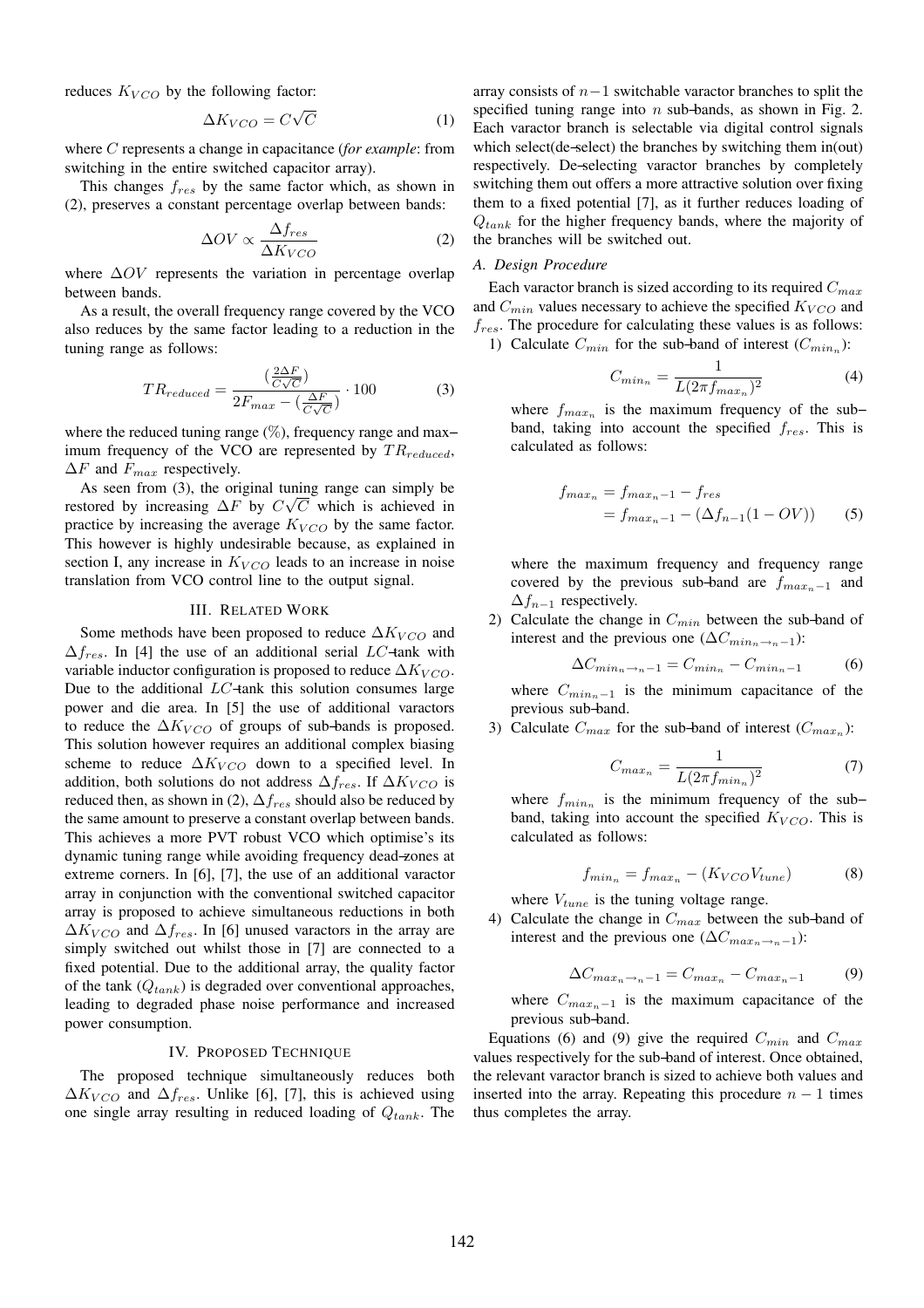# V. CIRCUIT DESCRIPTION

To verify the proposed technique a low power, sub−banded VCO with center operating frequency of 4.8 GHz was designed for a 1P9M 90nm CMOS process. The tuning range of the circuit is divided into 16 sub-bands with reduced  $\Delta K_{VCO}$ and  $\Delta f_{res}$ . The schematic of the VCO is shown in Fig. 2.

The LC-tank consists of a differential spiral inductor  $(L)$ and p–n junction diode varactors  $(D_1, D_2)$ . A differential spiral inductor is used due to its higher quality factor  $(Q)$  and lower area requirements over its single ended counterpart [8], which measured an inductance of 4 nH and Q of 16 at 4.8 GHz. P−type diode varactors are used due to their higher Q−values and linearity over the alternative N−type MOSFET varactors available for the process used. Anodes of both varactors are clamped to Vss through resistors  $(R)$  to ensure no forward biasing, requiring them to be de−coupled from the tank using metal–insulator–metal capacitors  $(C_s)$ . This offers the addi– tional advantage of further improving varactor linearity [9], thereby reducing AM−FM up−conversion of flicker noise from the bias source [10].

Flicker noise from the bias source can be completely elim− inated by removing the bias source [11]. However this causes the amplitude of the oscillator signal to become more sus− ceptible to PVT variations. Therefore to achieve a potentially more PVT robust circuit, a bias source is used which employs p−type MOSFETs (P1, P2) due to their lower flicker noise. Negative resistance necessary for oscillation is then generated by the cross-coupled NMOS transistor pair  $(N1, N2)$ .



Fig. 2. Circuit diagram of the proposed VCO

The switched varactor array consists of 15 branches, also illustrated in Fig. 2. An identical varactor configu− ration that was used in the LC−tank is employed, where NMOS transistors (N3, N4) are used to switch the varactors in(out) of the bank. These switches are made wide to reduce their series resistance which loads  $Q_{tank}$ when  $EN = 1$ . Loading of  $Q_{tank}$  is further reduced by PMOS transistors ( $P3 - P6$ ), which maintain the switches completely off when  $EN = 0$  [12].

# VI. EXPERIMENTAL RESULTS

The proposed VCO was designed for a 1P9M 90nm CMOS process. To demonstrate the achieved reductions in  $\Delta K_{VCO}$ and  $\Delta f_{res}$ , the proposed VCO was compared with a conventional VCO designed using the same process, to meet the same tuning range. The resulting tuning characteristics of both VCOs are shown in Fig. 3, with a performance comparison of both circuits presented in Table I.



Fig. 3. Simulated tuning characteristics of the VCOs

| TABLE I                        |
|--------------------------------|
| PERFORMANCE SUMMARY COMPARISON |

|                             | Conventional VCO     | Proposed VCO   |  |  |
|-----------------------------|----------------------|----------------|--|--|
| Technology                  | 90nm CMOS            |                |  |  |
| Power Supply                | 1 V                  |                |  |  |
| ΛF                          | 1150 MHz             |                |  |  |
|                             | $(4.35GHz - 5.5GHz)$ |                |  |  |
| TR.                         | 23\%                 |                |  |  |
| $\Delta K_{VCO}$            | $\pm 30\%$           | $\pm 4.6\%$    |  |  |
| $\overline{\Delta f_{res}}$ | $\pm 30\%$           | $\pm 1.7\%$    |  |  |
| ΩV                          | $40\%$               | $\approx 40\%$ |  |  |
| Power Consumption           | 900 $\mu$ W          | $850 \mu W$    |  |  |

Table I clearly shows the reductions achieved in  $\Delta K_{VCO}$ and  $\Delta f_{res}$  by factors of 6 and 17 respectively over the conven− tional VCO. This is shown in further detail in Figs. 4 and 5 which plot  $K_{VCO}$  and  $f_{res}$  respectively over all sub-bands for both VCOs.

As explained in section II and shown in Fig. 3, designing with reduced  $\Delta K_{VCO}$  and  $\Delta f_{res}$  enables the specified tuning range to be covered with lower  $K_{VCO}$  values for the upper fre− quency bands, hence improving the phase noise performance of these bands. This improvement is shown in Fig. 6 which plots the simulated phase noise of the top frequency band for both VCOs (i.e. worst case scenarios). Measurements taken at 1 MHz offset from the carrier frequency ( $f_{osc}$  = 5.45 GHz) show the proposed VCO to achieve a phase noise improvement of 2 dB. This improvement is slightly larger than predicted due